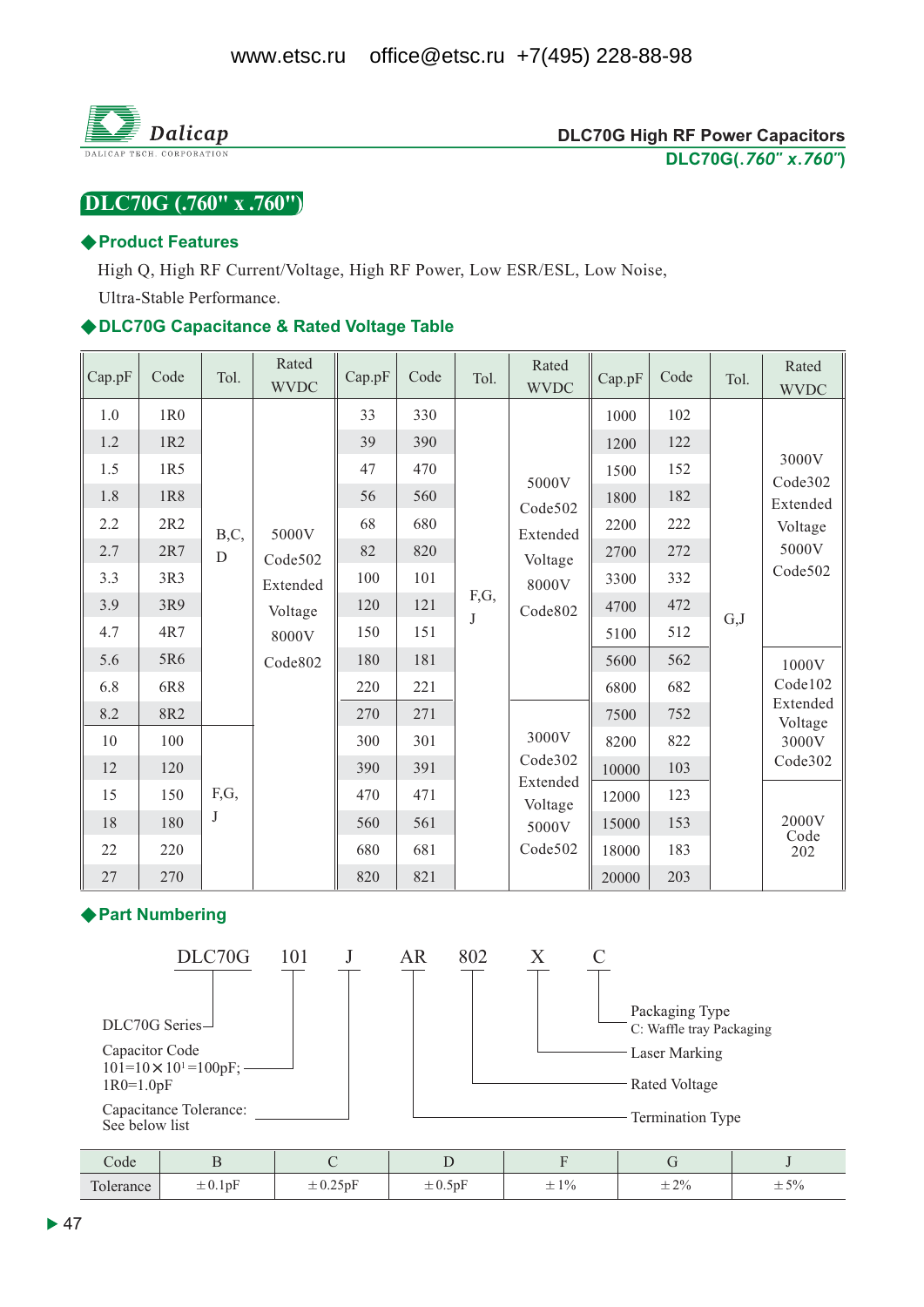

# **DLC70G High RF Power Capacitors** DLC70G(.760" x.760")

# ◆DLC70G Capacitor Dimensions and the contract of the contract of the contract of the contract of the contract of the contract of the contract of the contract of the contract of the contract of the contract of the contract

unit:inch(millimeter)

|        |               |                           |                                                                   | <b>Capacitor Dimensions</b>                 |                       |                |                                | <b>Lead Dimensions</b>  |                                          | Plated                              |
|--------|---------------|---------------------------|-------------------------------------------------------------------|---------------------------------------------|-----------------------|----------------|--------------------------------|-------------------------|------------------------------------------|-------------------------------------|
| Series | Term.<br>Code | Type/Outlines             | Length<br>(Lc)                                                    | Width<br>(W <sub>c</sub> )                  | Thick.<br>(Tc)        | Overlap<br>(B) | Length<br>$(L_L)$              | Width<br>$(W_L)$        | Thickness<br>$(T_L)$                     | Material                            |
|        | W             |                           |                                                                   |                                             |                       | .063           |                                |                         |                                          | 100% Sn<br>over Nickel<br>Plating   |
| 70G    | L             | Chip                      | .760<br>$+.015$ to<br>$-.010$<br>(19.30)<br>$+0.38$ to<br>$-0.25$ | .760<br>$\pm .010$<br>$(19.30 \pm$<br>0.25) | .197<br>(5.00)<br>max | (1.60)<br>max  |                                |                         |                                          | 90 Sn10Pb<br>over Nickel<br>Plating |
| 70G    | <b>MS</b>     | Microstrip                |                                                                   |                                             |                       |                | .748<br>(19.00)                | .591<br>士<br>.010       | .008<br>$_{\pm}$<br>.001                 |                                     |
| 70G    | ${\sf AR}$    | ۲T۱<br>ľс<br>Axial Ribbon |                                                                   |                                             |                       |                | (15.00)<br>min<br>$\pm 0.25$ ) | (0.20)<br>$\pm 0.025$ ) | Silver-<br>plated<br>Copper              |                                     |
| 70G    | RW            | Radial Wire               |                                                                   |                                             |                       |                | .748<br>(19.00)<br>min         |                         | Dia.=. $030\pm.004$<br>$(0.80 \pm 0.10)$ |                                     |
| 70G    | AW            | Axial Wire                |                                                                   |                                             |                       |                | .906<br>(23.00)<br>min         |                         |                                          |                                     |

|        |               |                           |                                                                     | <b>Capacitor Dimensions</b>                 |                       |                       |                        | <b>Lead Dimensions</b>                   |                                 | Plated                                  |
|--------|---------------|---------------------------|---------------------------------------------------------------------|---------------------------------------------|-----------------------|-----------------------|------------------------|------------------------------------------|---------------------------------|-----------------------------------------|
| Series | Term.<br>Code | Type/Outlines             | Length<br>(Lc)                                                      | Width<br>(W <sub>c</sub> )                  | Thick.<br>(Tc)        | Overlap<br>(B)        | Length<br>$(L_L)$      | Width<br>$(W_L)$                         | Thickness<br>$(T_L)$            | Material                                |
| 70G    | $\mathbf{P}$  | Chip<br>$(Non-Mag)$       | .760<br>$+.015$ to<br>$-.010$<br>(19.30)<br>$+0.38$ to<br>$-0.25$ ) | .760<br>$\pm .010$<br>$(19.30 \pm$<br>0.25) | .197<br>(5.00)<br>max | .063<br>(1.60)<br>max |                        |                                          |                                 | Non-mag,<br>Copper<br>Plated<br>100% Sn |
| 70G    | <b>MN</b>     | Microstrip<br>(Non-Mag)   |                                                                     |                                             |                       |                       | .748<br>(19.00)<br>min | .591<br>士                                | .008<br>$\pm$                   | Silver-<br>plated<br>Copper             |
| 70G    | AN            | Axial Ribbon<br>(Non-Mag) |                                                                     |                                             |                       |                       |                        | .010<br>(15.00)<br>$\pm 0.25$ )          | .001<br>(0.20)<br>$\pm 0.025$ ) |                                         |
| 70G    | RN            | Radial Wire<br>(Non-Mag)  |                                                                     |                                             |                       |                       | .748<br>(19.00)<br>min | Dia.=. $030\pm.004$<br>$(0.80 \pm 0.10)$ |                                 |                                         |
| 70G    | BN            | Axial Wire<br>(Non-Mag)   |                                                                     |                                             |                       |                       | .906<br>(23.00)<br>min |                                          |                                 |                                         |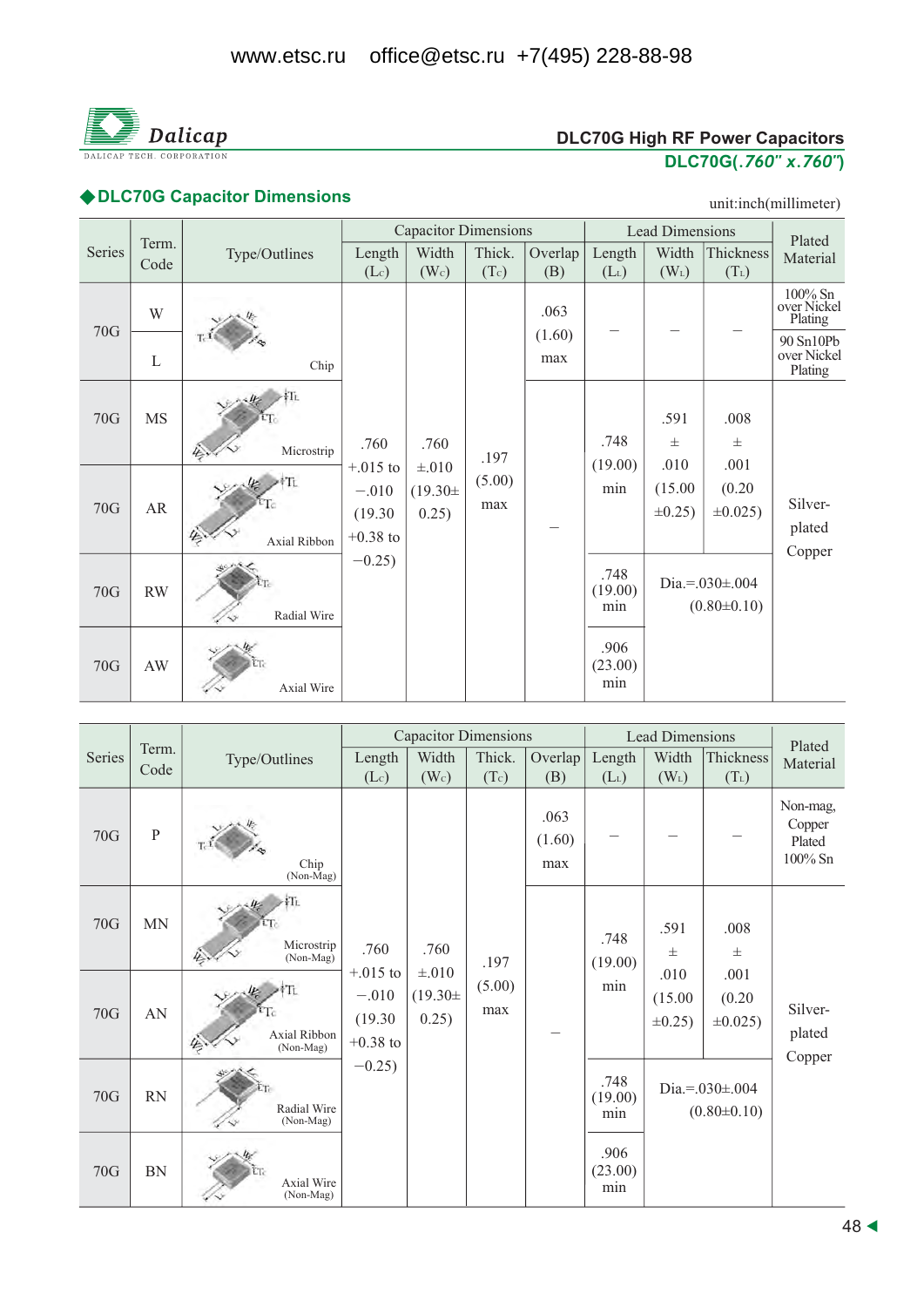

## **DLC70G High RF Power Capacitors** DLC70G(.760" x.760")

#### ◆ Performance

| Item                                  | Specifications                                                                                                                                                                                             |
|---------------------------------------|------------------------------------------------------------------------------------------------------------------------------------------------------------------------------------------------------------|
| Quality Factor (Q)                    | No less than 1000pF, Q value more than 2000, Test frequency 1MHz;<br>More than 1000pF, Q value more than 2000, Test frequency 1KHz;                                                                        |
| Insulation Resistance (IR)            | Test Voltage: 500V<br>$105$ Megohms min. @ +25°C at rated WVDC.<br>$104$ Megohms min. @ +125°C at rated WVDC.                                                                                              |
| Rated Voltage                         | See Rated Voltage Table                                                                                                                                                                                    |
| Dielectric Withstanding Voltage (DWV) | 250% of Rated Voltage for 5 seconds, Rated Voltage $\leq 500$ VDC<br>150% of Rated Voltage for 5 seconds, 500VDC < Rated Voltage ≤ 1250VDC<br>120% of Rated Voltage for 5 seconds, Rated Voltage > 1250VDC |
| <b>Operating Temperature Range</b>    | $-55^{\circ}$ C to $+175^{\circ}$ C                                                                                                                                                                        |
| TemperatureCoefficient (TC)           | $0 \pm 30$ ppm/°C (-55°C to +125°C)                                                                                                                                                                        |
| Capacitance Drift                     | $\pm$ 0.02% or $\pm$ 0.02pF, whichever is greater.                                                                                                                                                         |
| Piezoelectric Effects                 | None                                                                                                                                                                                                       |

Capacitors are designed and manufactured to meet the requirements of MIL-PRF-55681 and MIL-PRF-123.

#### ◆ Environmental Tests

| Item                       | Specifications                                                                                                                                 | Method                                                                                                                                                                                                                                                                 |
|----------------------------|------------------------------------------------------------------------------------------------------------------------------------------------|------------------------------------------------------------------------------------------------------------------------------------------------------------------------------------------------------------------------------------------------------------------------|
| Thermal<br><b>Shock</b>    | DWV: the initial value<br>IR: Shall not be less than $30\%$<br>of the initial value<br>Capacitance change:                                     | MIL-STD-202, Method 107, Condition A.<br>At the maximum rated temperature $(-55^{\circ}\text{C} \text{ and } 125^{\circ}\text{C})$ stay 30 minutes.<br>The time of removing shall not be more than 3 minutes.<br>Perform the five cycles.                              |
| Moisture<br>Resistance     | no more than $0.5\%$ or $0.5pF$ .<br>whichever is greater.                                                                                     | MIL-STD-202, Method 106.                                                                                                                                                                                                                                               |
| Humidity<br>(steady state) | DWV: the initial value<br>IR: the initial value<br>Capacitance change:<br>no more than 0.3% or 0.3pF.<br>whichever is greater.                 | MIL-STD-202, Method 103, Condition A, with 1.5 Volts D.C.<br>applied while subjected to an environment of 85 °C with 85%<br>relative humidity for 240 hours minimum.                                                                                                   |
| Life                       | IR: Shall not be less than $30\%$<br>of the initial value<br>Capacitance change:<br>no more than $2.0\%$ or $0.5pF$ .<br>whichever is greater. | MIL-STD-202, Method 108, for 2000 hours, at 125°C.<br>$200\%$ of Rated Voltage for Capacitors, Rated Voltage $\leq 500$ VDC<br>120% of Rated Voltage for Capacitors, 500VDC < Rated Voltage ≤ 1250VDC<br>100% of Rated Voltage for Capacitors, Rated Voltage > 1250VDC |
| Terminal<br>Strength       | Microstrip: more than 20 N;<br>Lead wire: more than 10 N.                                                                                      | MIL-STD-202, Method 211.                                                                                                                                                                                                                                               |